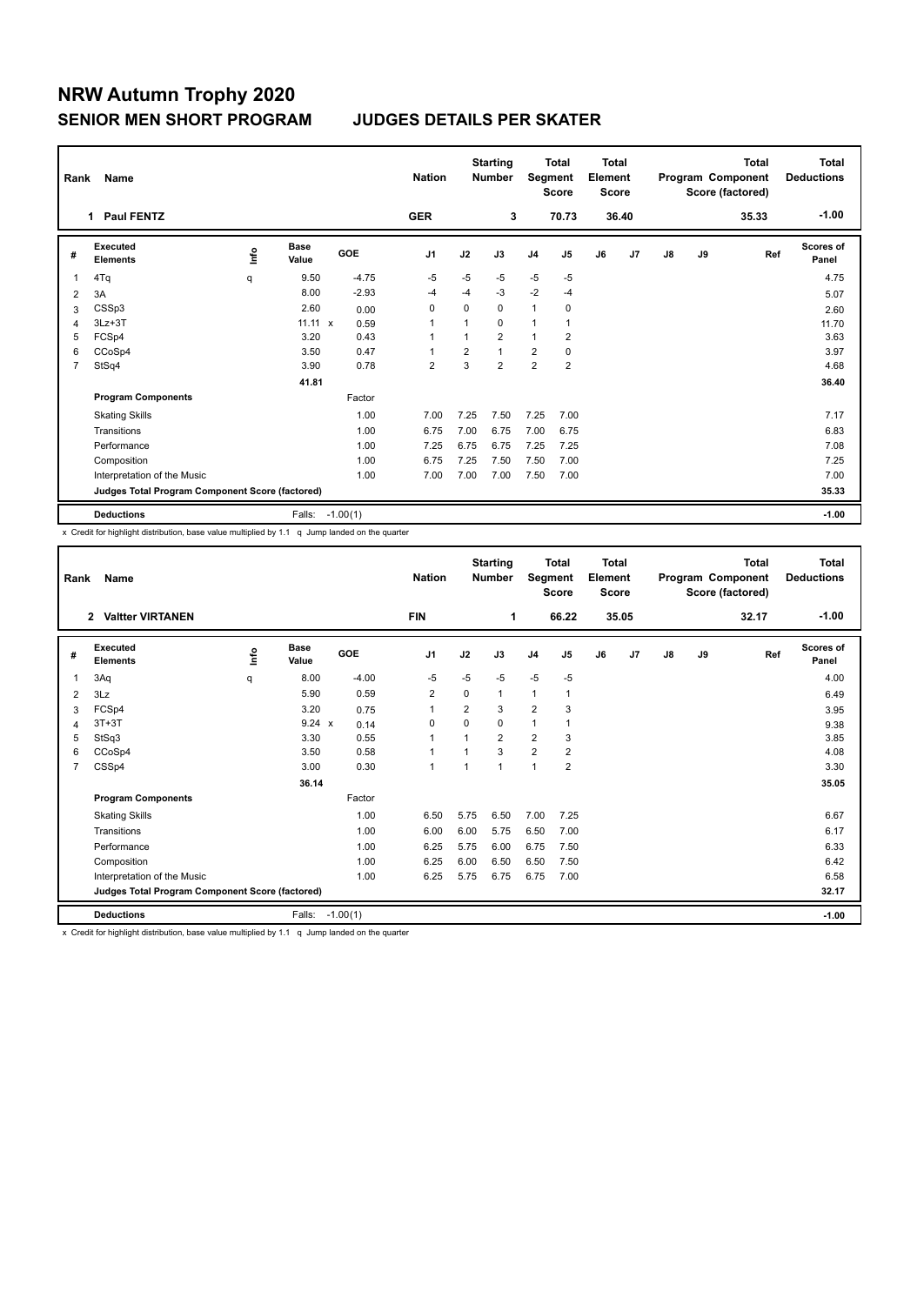# **NRW Autumn Trophy 2020 SENIOR MEN SHORT PROGRAM JUDGES DETAILS PER SKATER**

| Rank           | Name                                            |      |                      |         | <b>Nation</b>  |                | <b>Starting</b><br><b>Number</b> | Segment        | Total<br><b>Score</b> | <b>Total</b><br>Element<br><b>Score</b> |                |    |    | <b>Total</b><br>Program Component<br>Score (factored) | <b>Total</b><br><b>Deductions</b> |
|----------------|-------------------------------------------------|------|----------------------|---------|----------------|----------------|----------------------------------|----------------|-----------------------|-----------------------------------------|----------------|----|----|-------------------------------------------------------|-----------------------------------|
|                | <b>Jari KESSLER</b><br>3                        |      |                      |         | <b>CRO</b>     |                | 6                                |                | 65.14                 |                                         | 30.89          |    |    | 34.25                                                 | 0.00                              |
| #              | Executed<br><b>Elements</b>                     | lnfo | <b>Base</b><br>Value | GOE     | J <sub>1</sub> | J2             | J3                               | J <sub>4</sub> | J <sub>5</sub>        | J6                                      | J <sub>7</sub> | J8 | J9 | Ref                                                   | <b>Scores of</b><br>Panel         |
| 1              | 2A                                              |      | 3.30                 | 0.66    | $\overline{1}$ | $\overline{2}$ | 3                                | 1              | 3                     |                                         |                |    |    |                                                       | 3.96                              |
| 2              | $3T+3T$                                         |      | 8.40                 | 0.56    | $\overline{1}$ | 1              | $\overline{2}$                   | $\mathbf{1}$   | $\overline{2}$        |                                         |                |    |    |                                                       | 8.96                              |
| 3              | FSSp4                                           |      | 3.00                 | 0.40    | 1              | 2              | $\overline{2}$                   | 0              | 1                     |                                         |                |    |    |                                                       | 3.40                              |
| 4              | 3Loq                                            | q    | $5.39 \times$        | $-2.45$ | -4             | $-5$           | $-5$                             | $-5$           | $-5$                  |                                         |                |    |    |                                                       | 2.94                              |
| 5              | CCSp3                                           |      | 2.80                 | 0.56    | $\overline{2}$ | $\overline{2}$ | 3                                | $\overline{2}$ | $\mathbf{1}$          |                                         |                |    |    |                                                       | 3.36                              |
| 6              | StSq3                                           |      | 3.30                 | 0.77    | $\overline{2}$ | $\overline{2}$ | 3                                | 3              | $\overline{2}$        |                                         |                |    |    |                                                       | 4.07                              |
| $\overline{7}$ | CCoSp4                                          |      | 3.50                 | 0.70    | $\overline{1}$ | $\overline{2}$ | 3                                | $\overline{2}$ | $\overline{2}$        |                                         |                |    |    |                                                       | 4.20                              |
|                |                                                 |      | 29.69                |         |                |                |                                  |                |                       |                                         |                |    |    |                                                       | 30.89                             |
|                | <b>Program Components</b>                       |      |                      | Factor  |                |                |                                  |                |                       |                                         |                |    |    |                                                       |                                   |
|                | <b>Skating Skills</b>                           |      |                      | 1.00    | 6.75           | 6.25           | 6.75                             | 7.00           | 6.50                  |                                         |                |    |    |                                                       | 6.67                              |
|                | Transitions                                     |      |                      | 1.00    | 6.50           | 6.50           | 6.75                             | 6.75           | 6.50                  |                                         |                |    |    |                                                       | 6.58                              |
|                | Performance                                     |      |                      | 1.00    | 6.75           | 6.75           | 7.25                             | 7.00           | 7.25                  |                                         |                |    |    |                                                       | 7.00                              |
|                | Composition                                     |      |                      | 1.00    | 6.75           | 6.50           | 7.50                             | 6.75           | 7.00                  |                                         |                |    |    |                                                       | 6.83                              |
|                | Interpretation of the Music                     |      |                      | 1.00    | 6.75           | 6.75           | 7.50                             | 7.25           | 7.75                  |                                         |                |    |    |                                                       | 7.17                              |
|                | Judges Total Program Component Score (factored) |      |                      |         |                |                |                                  |                |                       |                                         |                |    |    |                                                       | 34.25                             |
|                | <b>Deductions</b>                               |      |                      |         |                |                |                                  |                |                       |                                         |                |    |    |                                                       | 0.00                              |

x Credit for highlight distribution, base value multiplied by 1.1 q Jump landed on the quarter

| Rank           | Name                                            |    |                      |                         |                |                | <b>Starting</b><br><b>Number</b> |                | Total<br>Segment<br><b>Score</b> | <b>Total</b><br>Element<br><b>Score</b> |       | Program Component |    | <b>Total</b><br>Score (factored) | Total<br><b>Deductions</b> |
|----------------|-------------------------------------------------|----|----------------------|-------------------------|----------------|----------------|----------------------------------|----------------|----------------------------------|-----------------------------------------|-------|-------------------|----|----------------------------------|----------------------------|
|                | Nicola TODESCHINI<br>4                          |    |                      |                         | <b>SUI</b>     |                | 4                                |                | 65.10                            |                                         | 32.76 |                   |    | 32.34                            | 0.00                       |
| #              | Executed<br><b>Elements</b>                     | ۴٥ | <b>Base</b><br>Value | GOE                     | J <sub>1</sub> | J2             | J3                               | J <sub>4</sub> | J <sub>5</sub>                   | J6                                      | J7    | J8                | J9 | Ref                              | <b>Scores of</b><br>Panel  |
| 1              | $2Lz + 3T$                                      |    | 6.30                 | $-0.98$                 | $-2$           | $-5$           | $-1$                             | $-2$           | $-3$                             |                                         |       |                   |    |                                  | 5.32                       |
| 2              | 3A                                              |    | 8.00                 | 0.53                    | $\overline{2}$ | 1              | 0                                | $\mathbf{1}$   | $-1$                             |                                         |       |                   |    |                                  | 8.53                       |
| 3              | CCSp4                                           |    | 3.20                 | 0.53                    | 1              | $\overline{2}$ | 3                                | $\mathbf{1}$   | $\overline{2}$                   |                                         |       |                   |    |                                  | 3.73                       |
| 4              | CCoSp4                                          |    | 3.50                 | 0.47                    | 1              |                | 3                                | $\overline{2}$ | 0                                |                                         |       |                   |    |                                  | 3.97                       |
| 5              | 3Lo                                             |    | 5.39                 | $-1.14$<br>$\mathbf{x}$ | $-2$           | $-2$           | $-3$                             | $-3$           | $-2$                             |                                         |       |                   |    |                                  | 4.25                       |
| 6              | FSSp4                                           |    | 3.00                 | 0.00                    | 0              | $\Omega$       | 0                                | $\mathbf 0$    | $-2$                             |                                         |       |                   |    |                                  | 3.00                       |
| $\overline{7}$ | StSq3                                           |    | 3.30                 | 0.66                    | $\overline{2}$ | $\overline{2}$ | 3                                | $\overline{2}$ | 0                                |                                         |       |                   |    |                                  | 3.96                       |
|                |                                                 |    | 32.69                |                         |                |                |                                  |                |                                  |                                         |       |                   |    |                                  | 32.76                      |
|                | <b>Program Components</b>                       |    |                      | Factor                  |                |                |                                  |                |                                  |                                         |       |                   |    |                                  |                            |
|                | <b>Skating Skills</b>                           |    |                      | 1.00                    | 6.75           | 6.75           | 6.50                             | 6.25           | 6.25                             |                                         |       |                   |    |                                  | 6.50                       |
|                | Transitions                                     |    |                      | 1.00                    | 6.50           | 7.00           | 6.00                             | 6.00           | 5.75                             |                                         |       |                   |    |                                  | 6.17                       |
|                | Performance                                     |    |                      | 1.00                    | 6.75           | 6.50           | 6.25                             | 6.25           | 6.50                             |                                         |       |                   |    |                                  | 6.42                       |
|                | Composition                                     |    |                      | 1.00                    | 6.75           | 7.00           | 6.75                             | 6.25           | 6.00                             |                                         |       |                   |    |                                  | 6.58                       |
|                | Interpretation of the Music                     |    |                      | 1.00                    | 6.75           | 6.75           | 6.75                             | 6.50           | 6.00                             |                                         |       |                   |    |                                  | 6.67                       |
|                | Judges Total Program Component Score (factored) |    |                      |                         |                |                |                                  |                |                                  |                                         |       |                   |    |                                  | 32.34                      |
|                | <b>Deductions</b>                               |    |                      |                         |                |                |                                  |                |                                  |                                         |       |                   |    |                                  | 0.00                       |

x Credit for highlight distribution, base value multiplied by 1.1